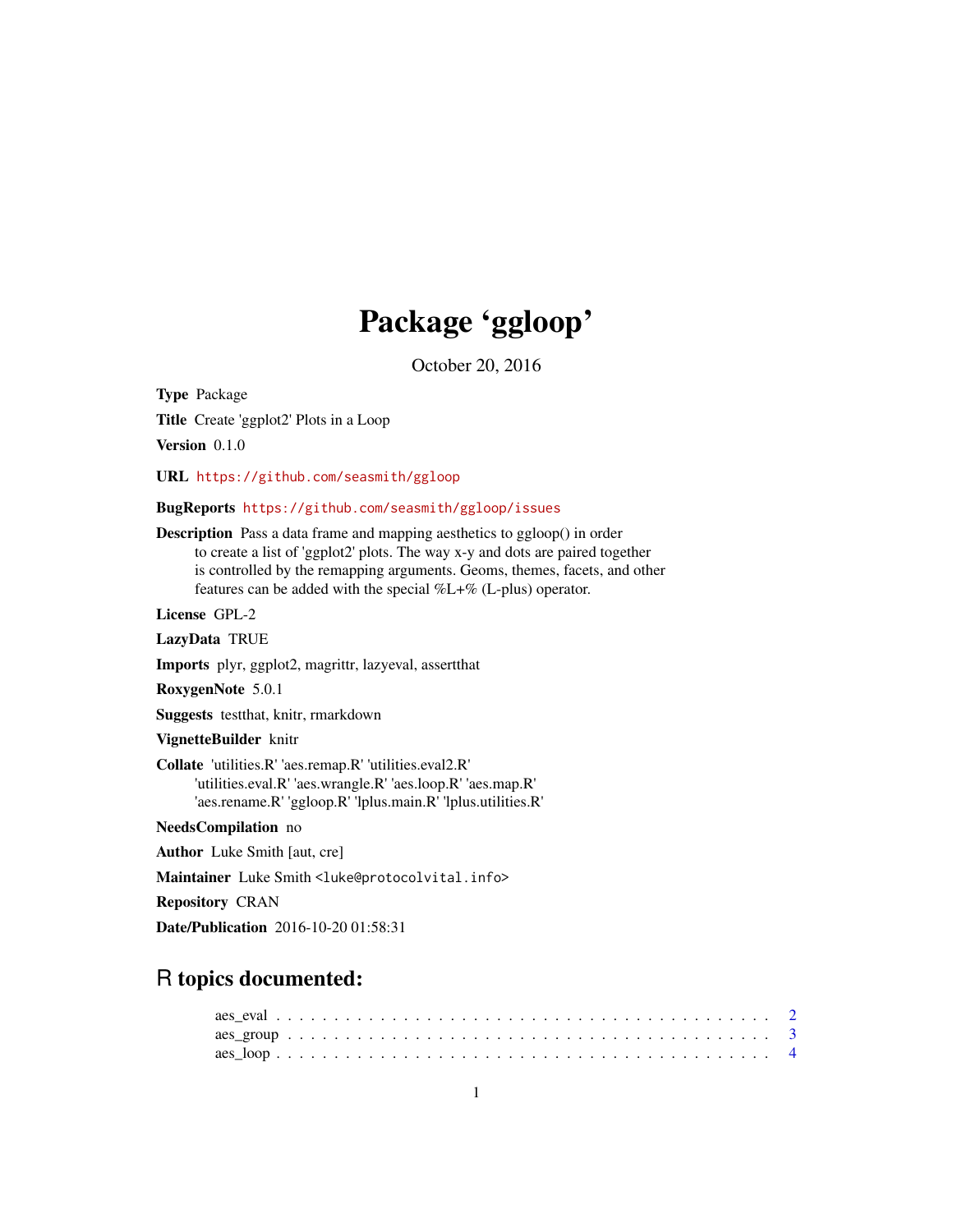<span id="page-1-0"></span>

|       |             | $\overline{4}$ |
|-------|-------------|----------------|
|       |             | -5             |
|       |             | - 5            |
|       |             | 6              |
|       | $ggloop$    | 6              |
|       |             | 8              |
|       |             | 9              |
|       |             | $\mathbf{Q}$   |
|       |             |                |
|       |             |                |
|       |             |                |
|       |             |                |
|       |             |                |
|       |             |                |
|       |             |                |
|       |             |                |
|       |             |                |
|       |             |                |
|       |             |                |
|       |             |                |
|       |             |                |
|       |             |                |
|       |             |                |
|       | $\%$ R $\%$ |                |
| Index |             | 18             |

aes\_eval *Assign inputs to* x*,* y *or* dots*.*

# Description

aes\_eval() figures out which variables have been passed and appropriatley assigns the variables to their respective mapping: either (x, y, or dots). Furthermore, it distinguishes between ggplot-like syntax and dplyr-like syntax calling of variables.

# Usage

aes\_eval(vars, x, y, dots)

# Arguments

vars, x, y, dots

Arguments passed from aes\_loop() or aes\_loop2().

# Details

aes\_eval() is the first major function to be called by aes\_loop().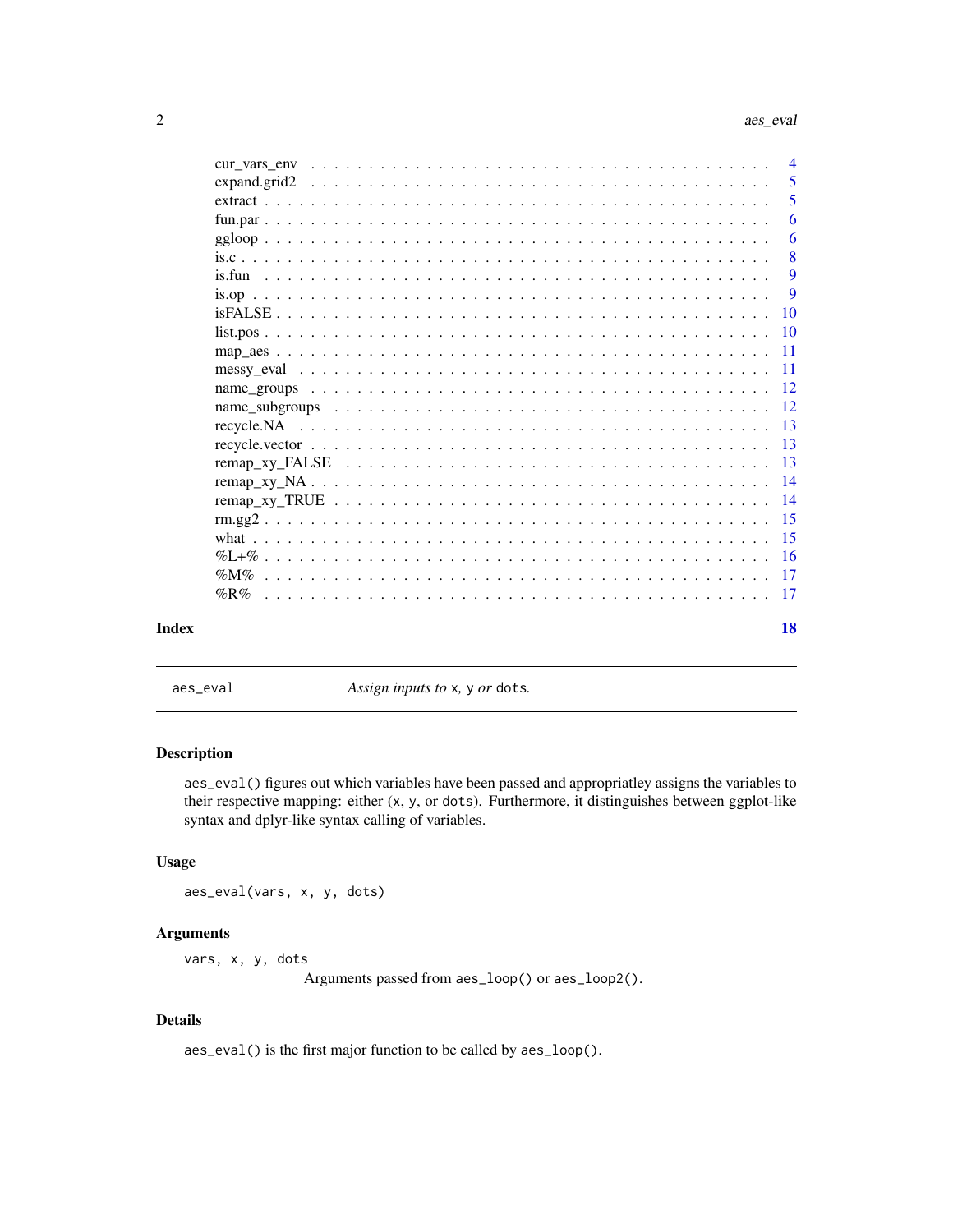# <span id="page-2-0"></span>aes\_group 3

# Value

The list returned by aes\_eval() is the input for the remapping functions.

The logical vector \$is.dots is placed between the x and y vectors (if any) and the dots vectors (if any). This is used for easy reference in if statements.

The length of each vector  $(x, y,$  and dots) in the output list is determined by the length of the vector passed to aes\_loop(). If an x or y variable is passed more than once, then it will be present in the vector the same number of times it was passed into aes\_loop().

# See Also

Source for names\_list and code structure of lazyeval: function calls can be found at [~/dplyr/R/se](https://github.com/hadley/dplyr/blob/master/R/select-utils.R)lect[vars.R](https://github.com/hadley/dplyr/blob/master/R/select-utils.R) and [~/dplyr/R/select-utils.R.](https://github.com/hadley/dplyr/blob/master/R/select-utils.R)

aes\_group *Create unique pairings between* x*,* y *and* dots*.*

#### Description

aes\_group() uses a list of x's and y's to create each unique combination with dots.

#### Usage

```
aes_group(lst)
```
#### **Arguments**

lst A list. The list that will be passed to aes\_group() will be the list produced by aes\_assing().

# Details

aes\_group() uses an lapply loop to give every dots element with a copy of the x and y vectors (if any). This creates a list in which the first set of components correspond to the combination of dots elements, and the second set of components (the nested components) correspond to the x and y vectors.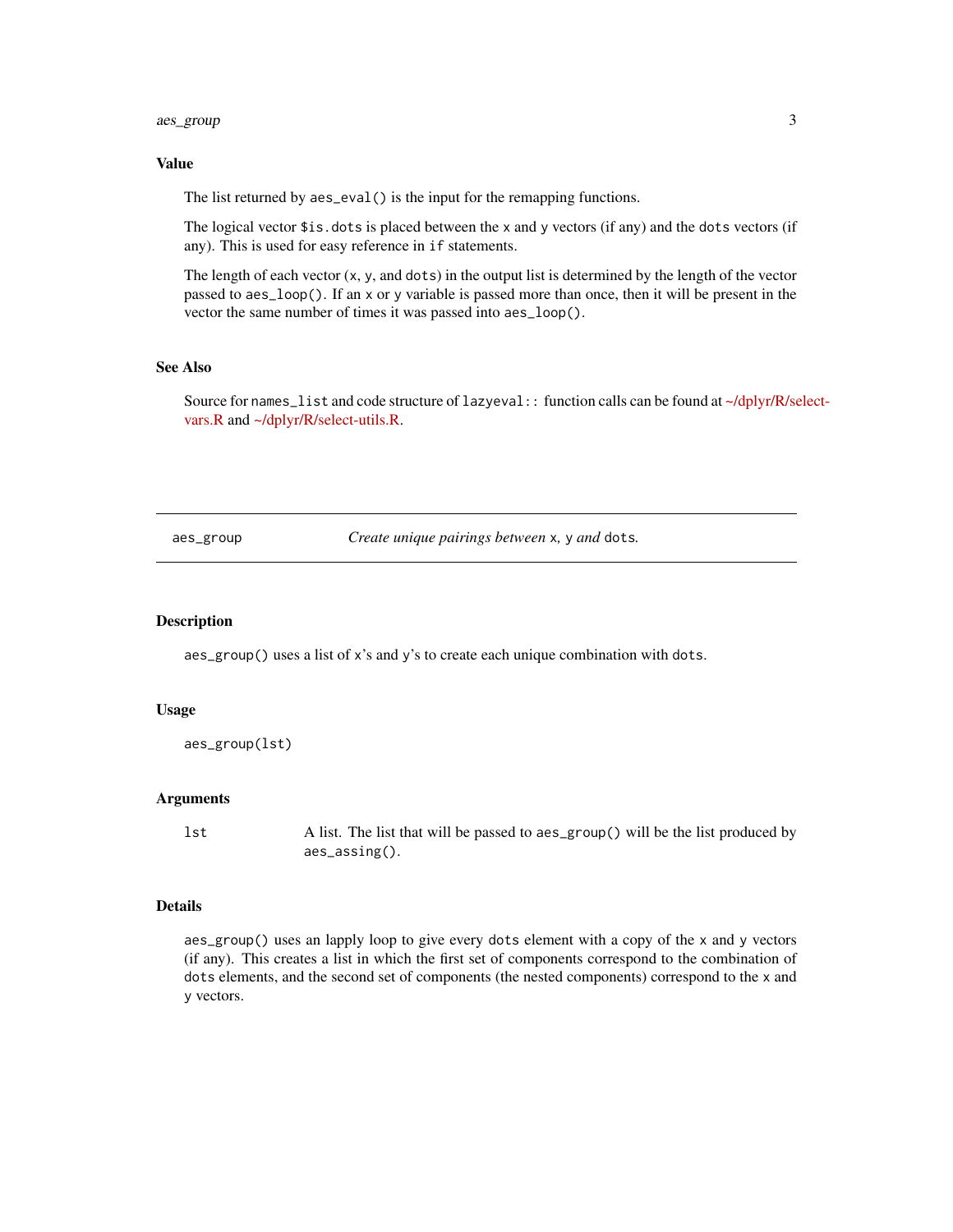<span id="page-3-0"></span>

aes\_loop cannot be used affectively outside of ggloop() (or at least with access to the data frame names).

#### Usage

 $\text{aes\_loop}(x, y, \ldots)$ 

# **Arguments**

x, y, ... A vector of variable names. Vector can consist of a combination of dplyr-like symbols (unqouted names) and numerics/integers referencing the variable position within data.

# Details

aes\_loop() is solely meant to be called within ggloop(). To create the raw list of grouped mappings, set ggloop()'s gg\_obs argument to FALSE.

#### Value

aes\_loop() returns an environment that includes aes.list (the list of grouped aesthetic mappings used inside ggloop()) and a few vectors used by other functions and lapply() loops for control (to eliminate running duplicate code to return a result from a previously ran function).

aes\_loop2() returns a list of grouped mappings. This is similar to a bunch of aes() mappings in a list waiting to be passed to ggplot().

cur\_vars\_env *Helper functions to select NSE (non-standard evaluation) variable names.*

# **Description**

Helper functions to select NSE (non-standard evaluation) variable names.

#### Usage

```
cur_vars_env
```
# Format

An object of class environment of length 0.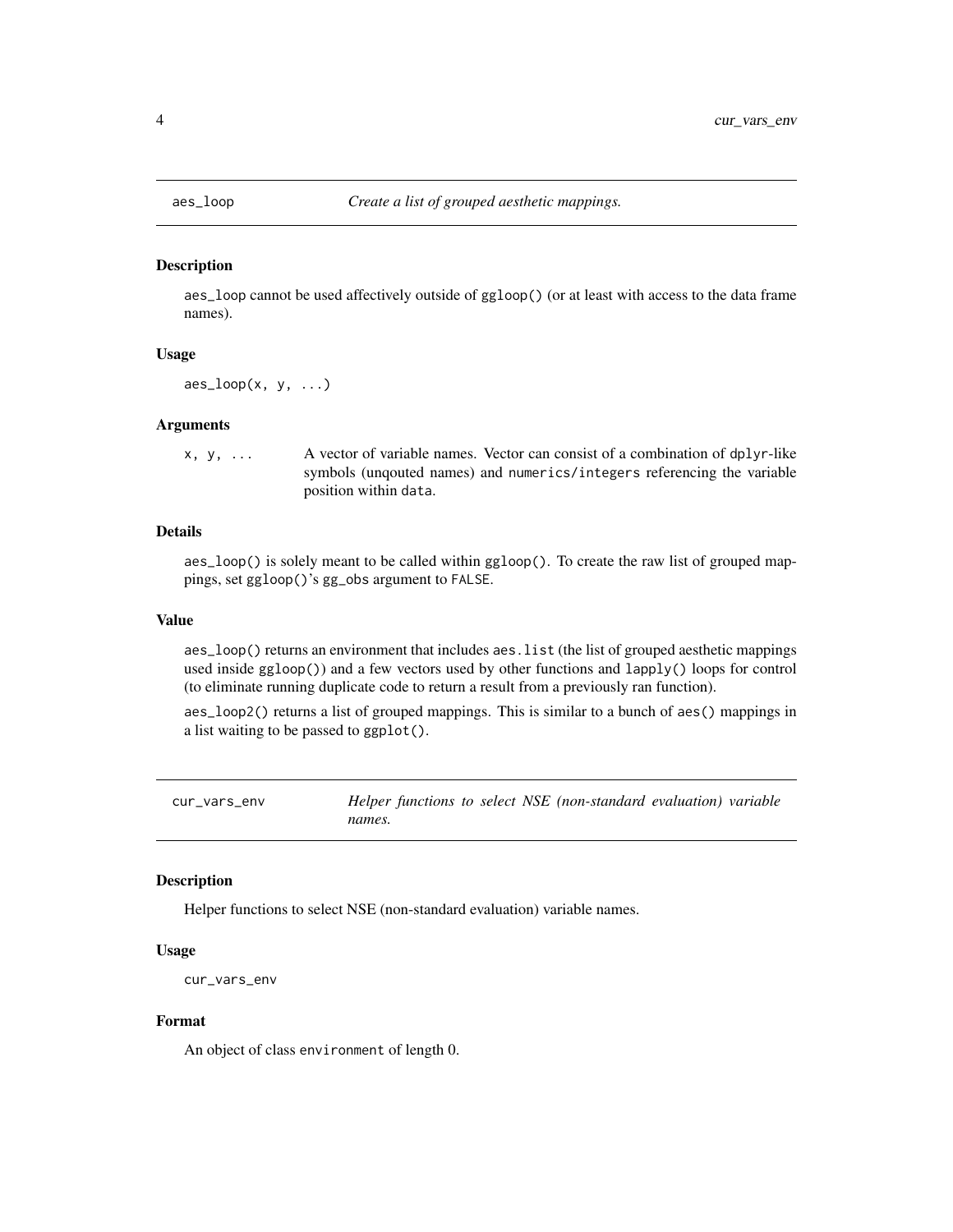# <span id="page-4-0"></span>expand.grid2 5

# See Also

Source for select\_helpers and the helper functions can be found at [~/dplyr/R/select-vars.R](https://github.com/hadley/dplyr/blob/master/R/select-utils.R) and [~/dplyr/R/select-utils.R.](https://github.com/hadley/dplyr/blob/master/R/select-utils.R)

expand.grid2 *A new version of an old favorite with some extra options*

# Description

expand.grid2() creates a combination data frame from vectors or lists but differs from the original expand.grid() in that it has two options for removing two different type of duplicates. stringsAsFactors is set to TRUE.

# Usage

```
expand.grid2(..., rm.dupes = TRUE, rm.dubs = TRUE)
```
# Arguments

| $\cdots$ | Vectors to be expanded.                                                                                                                                                                                                               |
|----------|---------------------------------------------------------------------------------------------------------------------------------------------------------------------------------------------------------------------------------------|
| rm.dupes | Removes duplicated "rows". If TRUE (default) then rows that are unordered du-<br>plicates of other rows will be removed. i.e. $c("A", "B", "C")$ is the same as<br>$c("C", "B", "A")$ and any other combination of "A", "B", and "C". |
| rm.dubs  | Removes a row in which all elements are the same. If TRUE (default) then a row<br>such as $c("A", "A", "A")$ will be removed.                                                                                                         |

extract *Extract the nth element from vectors in a list.*

#### Description

extract() simply uses a for loop to extract the nth element from each vector in a list. However, it can also operate on a data frame. This is equivalent to taking the first element of each vector and making a those elements the first vector in a new list, and it continues on so until it reaches the last element.

# Usage

```
extract(lst, num = min(lengths(lst)))
```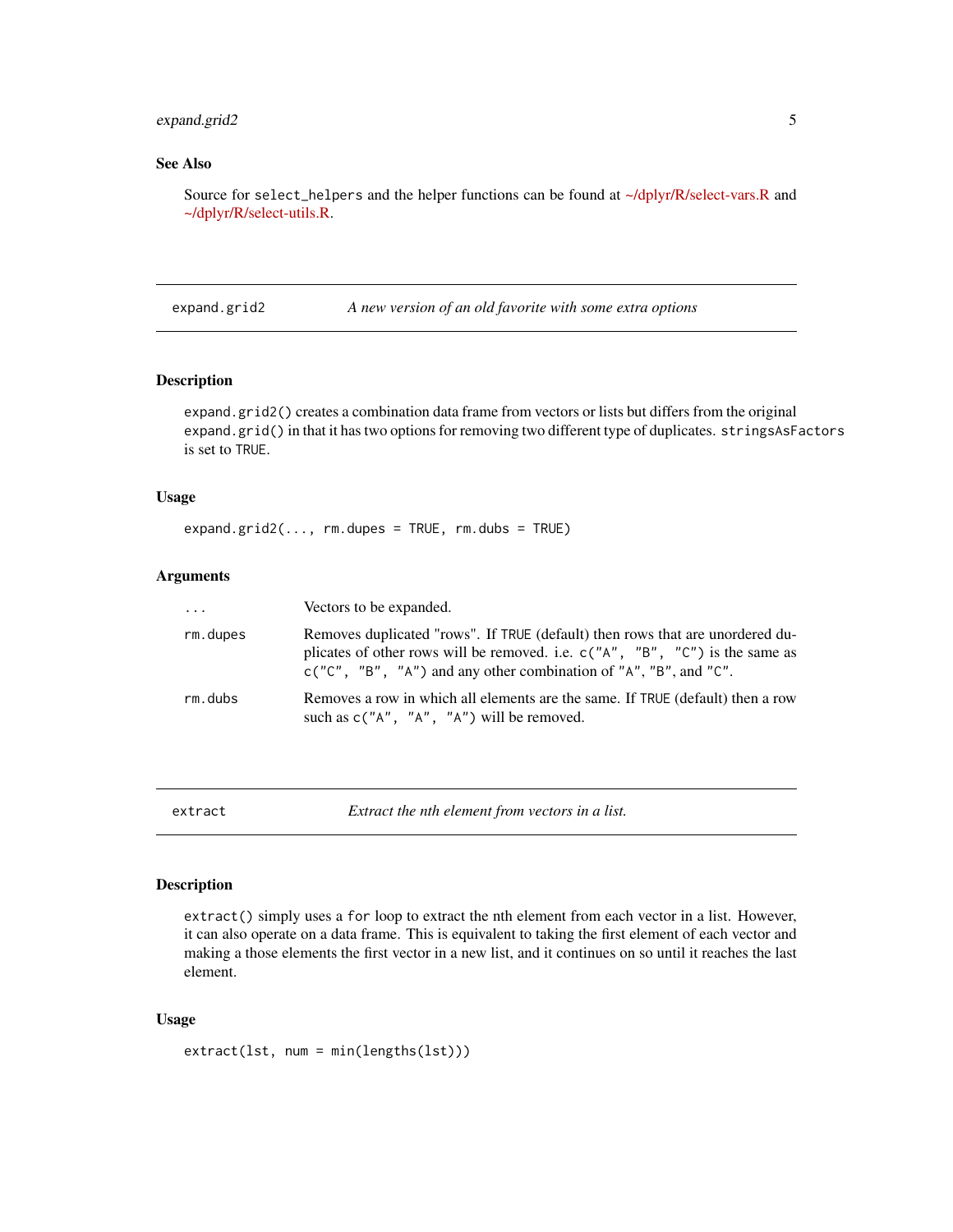# <span id="page-5-0"></span>Arguments

| lst | A list of vectors of equal length, a data frame, or a matrix. If the length of<br>the smallest vector in 1st is smaller than num then an error will be thrown<br>(subscript out of bounds). |
|-----|---------------------------------------------------------------------------------------------------------------------------------------------------------------------------------------------|
| num | A number (preferably the length of the vectors) to create a sequence for extract()<br>to extract the elements of 1st. Default value is the length of the shortest vector<br>in the list.    |

| fun.par | Regular expression pattern for determing if possible function paren-        |
|---------|-----------------------------------------------------------------------------|
|         | thesis are present. Searches for " $('$ and " $')'$ preceeded by any number |
|         | of characters.                                                              |

# Description

Regular expression pattern for determing if possible function parenthesis are present. Searches for "(" and ")" preceeded by any number of characters.

#### Usage

fun.par

#### Format

An object of class character of length 1.

ggloop *Create ggplot plots in a loop.*

# Description

ggloop() mimics ggplot() by accepting both a data frame and mappings, returning a plot - or plots in this case. The main difference is that ggloop() accepts vectors for aesthetics and returns a list or nested list of ggplot plots.

# Usage

```
ggloop(data, mappings = aes_loop(), remap_xy = TRUE, remap_dots = FALSE,
 gg\_obs = TRUE, ..., environment = parent-frame())
```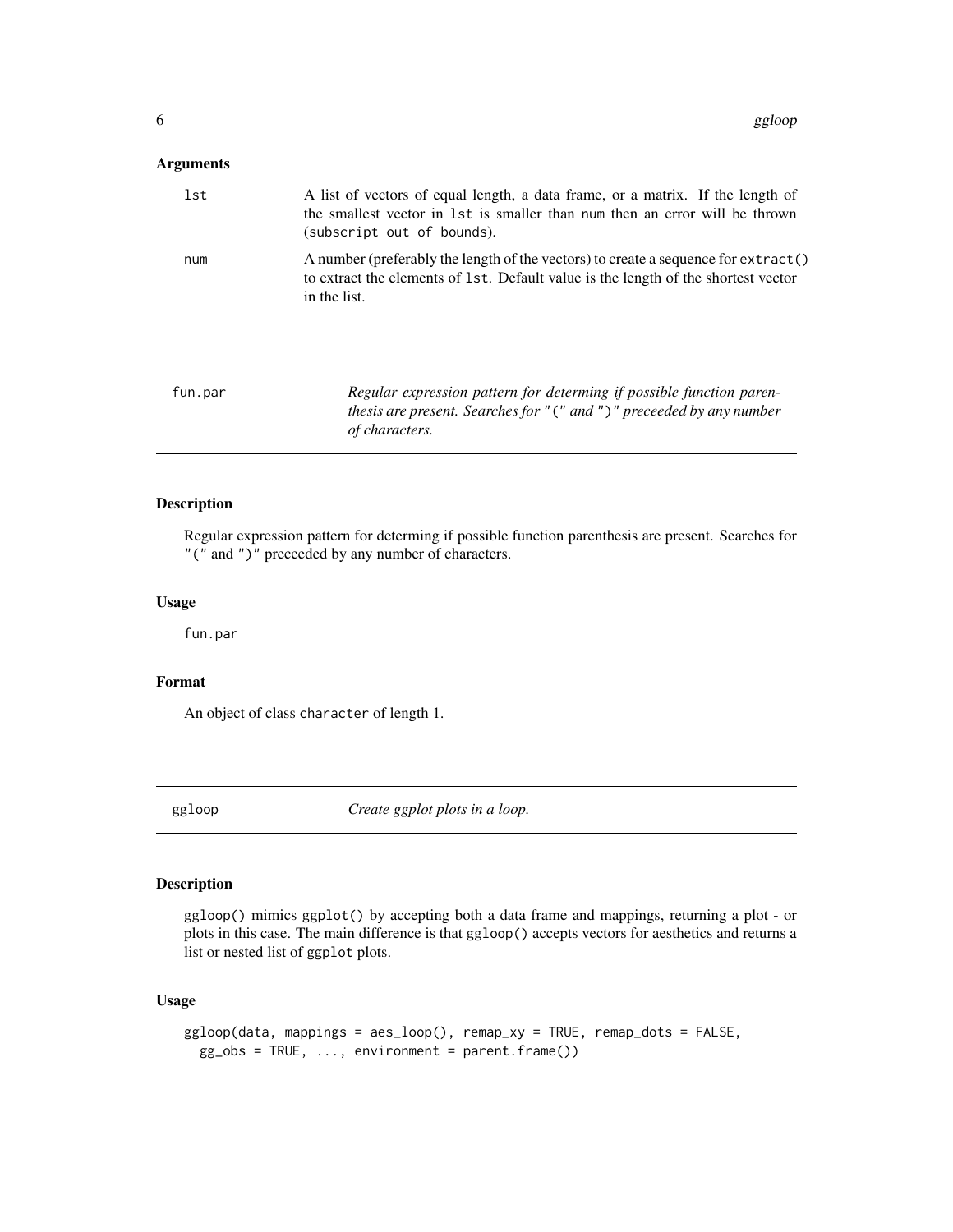#### ggloop 2008 - 2009 - 2009 - 2009 - 2009 - 2009 - 2009 - 2009 - 2009 - 2009 - 2009 - 2009 - 2009 - 2009 - 2009

### Arguments

| data        | Default dataset to use for plot. Must be a data frame and can be only one data<br>frame.                                |
|-------------|-------------------------------------------------------------------------------------------------------------------------|
| mappings    | List of aesthetic mappings to use for plots. Works like mapping from $ggplot()$ .                                       |
| remap_xy    | Remapping behavior of the x and y vectors specified in aes_loop(). See details<br>below for more on remapping behavior. |
| remap_dots  | Remapping behavior of the  vectors specified in a es_loop(). See details<br>below for more on remapping behavior.       |
| gg_obs      | Logical. Specifies whether to return plots or the list (or nested list) of aesthetics<br>used to make such a plots.     |
| $\ddotsc$   | Other arguments. Similar to $ggplot()$ 's                                                                               |
| environment | An environment and only one environment (cannot be a vector). Similar to<br>ggplot()'s environment.                     |

#### Details

ggloop() makes use of aes\_loop, which is meant to mimic aes from ggplot2. Because of this, the remapping arguments are supplied to ggloop instead of aes\_loop().

The first remapping argument, remap\_xy can take three values:

- TRUE = The default behavior. All unqiue combinations of  $x$  and  $y$  are generated. This means that if a variable (i.e. mpg) is supplied in both  $x$  and  $y$ , then no mapping will have  $x$  and  $y$ variables that are the same (i.e.  $x \rightarrow \text{mpg}$ ;  $y \rightarrow \text{mpg}$  will not ever happen). Likewise, no unordered pair duplicates will happen (i.e.  $x \rightarrow mpg$ ;  $y \rightarrow cyl$  and  $x \rightarrow cyl$ ;  $y \rightarrow mpg$ will be treated the same).
- FALSE = If x and y vectors are not the same length, then the shorter of the two will be recycled. Recycling is similar to mapply()'s recycling.
- $NA = If x$  and y vectors are not the same length, then the shorter of the two will have NA assigned to the missing elements. These are meant to act as placeholders during the wrangling operations (extracting and grouping the aesthetics), and will be taken out before the final list of mappings is sent to ggloop().

#### Examples

```
# 1. Return all possible x-y combinations.
plots <- ggloop(data = mtcars,
                   mappings = aes\_loop(x = mpg:carb, y = mpg:carb)names(plots)
# [1] "x.mpg_y.cyl" "x.mpg_y.disp" "x.mpg_y.hp" "x.mpg_y.drat"
# [5] "x.mpg_y.wt"     "x.mpg_y.qsec"   "x.mpg_y.vs"     "x.mpg_y.am"<br># [9] "x.mpg_y.gear"   "x.mpg_y.carb"   "x.cyl_y.disp"   "x.cyl_y.hp"
                                               "x.cyl_y.disp" "x.cyl_y.hp"<br>"x.cyl_y.qsec" "x.cyl_y.vs"
# [13] "x.cyl_y.drat" "x.cyl_y.wt"
# [17] "x.cyl_y.am"  "x.cyl_y.gear" "x.cyl_y.carb" "x.disp_y.hp"<br># [21] "x.disp_y.drat" "x.disp_y.wt"  "x.disp_y.qsec" "x.disp_y.vs"
# [21] "x.disp_y.drat" "x.disp_y.wt"
# [25] "x.disp_y.am" "x.disp_y.gear" "x.disp_y.carb" "x.hp_y.drat"
# [29] "x.hp_y.wt" "x.hp_y.qsec" "x.hp_y.vs" "x.hp_y.am"
# [33] "x.hp_y.gear" "x.hp_y.carb" "x.drat_y.wt" "x.drat_y.qsec"
```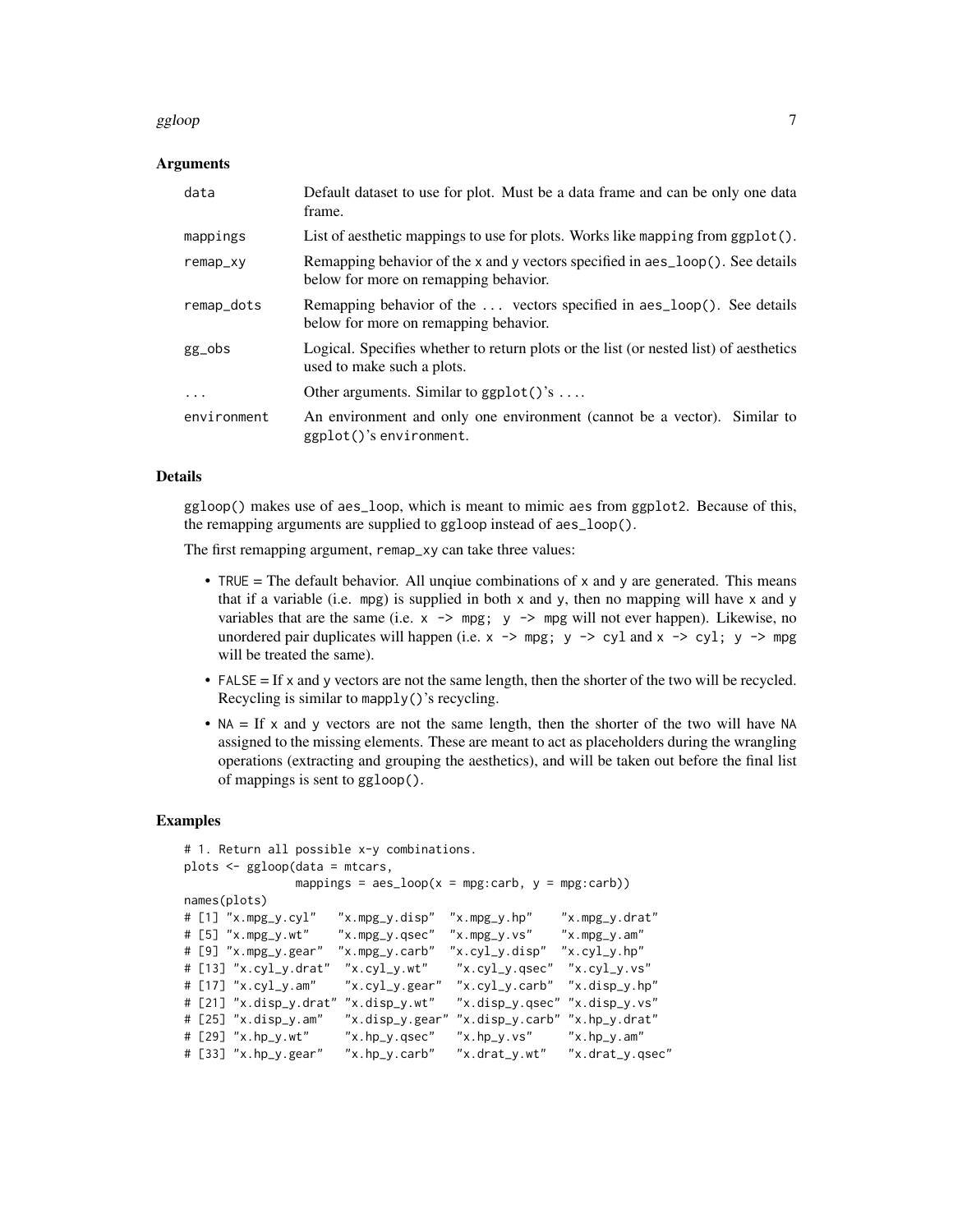```
# [37] "x.drat_y.vs" "x.drat_y.am" "x.drat_y.gear" "x.drat_y.carb"
# [41] "x.wt_y.qsec" "x.wt_y.vs" "x.wt_y.am" "x.wt_y.gear"
# [45] "x.wt_y.carb" "x.qsec_y.vs" "x.qsec_y.am" "x.qsec_y.gear"
# [49] "x.qsec_y.carb" "x.vs_y.am" "x.vs_y.gear" "x.vs_y.carb"
# [53] "x.am_y.gear" "x.am_y.carb" "x.gear_y.carb"
plots$x.mpg_y.hp + ggplot2::geom_point()
# 2. Add an additional aesthetic (facet) to plots.
plots2 <- ggloop(data = mtcars,
                mappings = aes_loop(
                                   x = c(disp, hp, wt),
                                   y = mpg,
                                   color = factor(cyl))sapply(plots2, names)
# color.factor(cyl)
# [1,] "x.disp_y.mpg"
# [2,] "x.hp_y.mpg"
# [3,] "x.wt_y.mpg"
plots2$`color.factor(cyl)`$x.hp_y.mpg + ggplot2::geom_point()
# A look at remap_xy's other two behaviors:
# 3. remap_xy = NA
# The longer vector will go "unpaired" after the shorter vector
# runs out of elements.
plots3 <- ggloop(data = mtcars,
                mappings = aes\_loop(x = c(mpg/disp, mpg/hp, mpg/cyl, mpg/gear),
                                   y = c(hp, disp),
                remap_xy = NAnames(plots3)
# [1] "x.mpg/disp_y.hp" "x.mpg/hp_y.disp" "x.mpg/cyl" "x.mpg/gear"
# 4. remap_xy = FALSE
# The longer vector will be "paired" with the shorter vector using
# recycling (similar to R's internal recycling, i.e. mapply()).
plots4 <- ggloop(data = mtcars,
                mappings = aes\_loop(x = c(mpg/disp, mpg/hp, mpg/cyl, mpg/gear),
                                   y = c(hp, disp),
                remap_xy = FALSEsapply(plots4, names)
# [1] "x.mpg/disp_y.hp" "x.mpg/hp_y.disp" "x.mpg/cyl_y.hp" "x.mpg/gear_y.disp"
```
is.c *Determine if the first element of a parse tree is identical to the* c *function.*

#### Description

This provides a quick way to evaluate whether the x or y vectors have a  $c()$  wrapping. This is important for subsequent subsetting of the respective vectors. Those vectors without a c() wrapping

<span id="page-7-0"></span>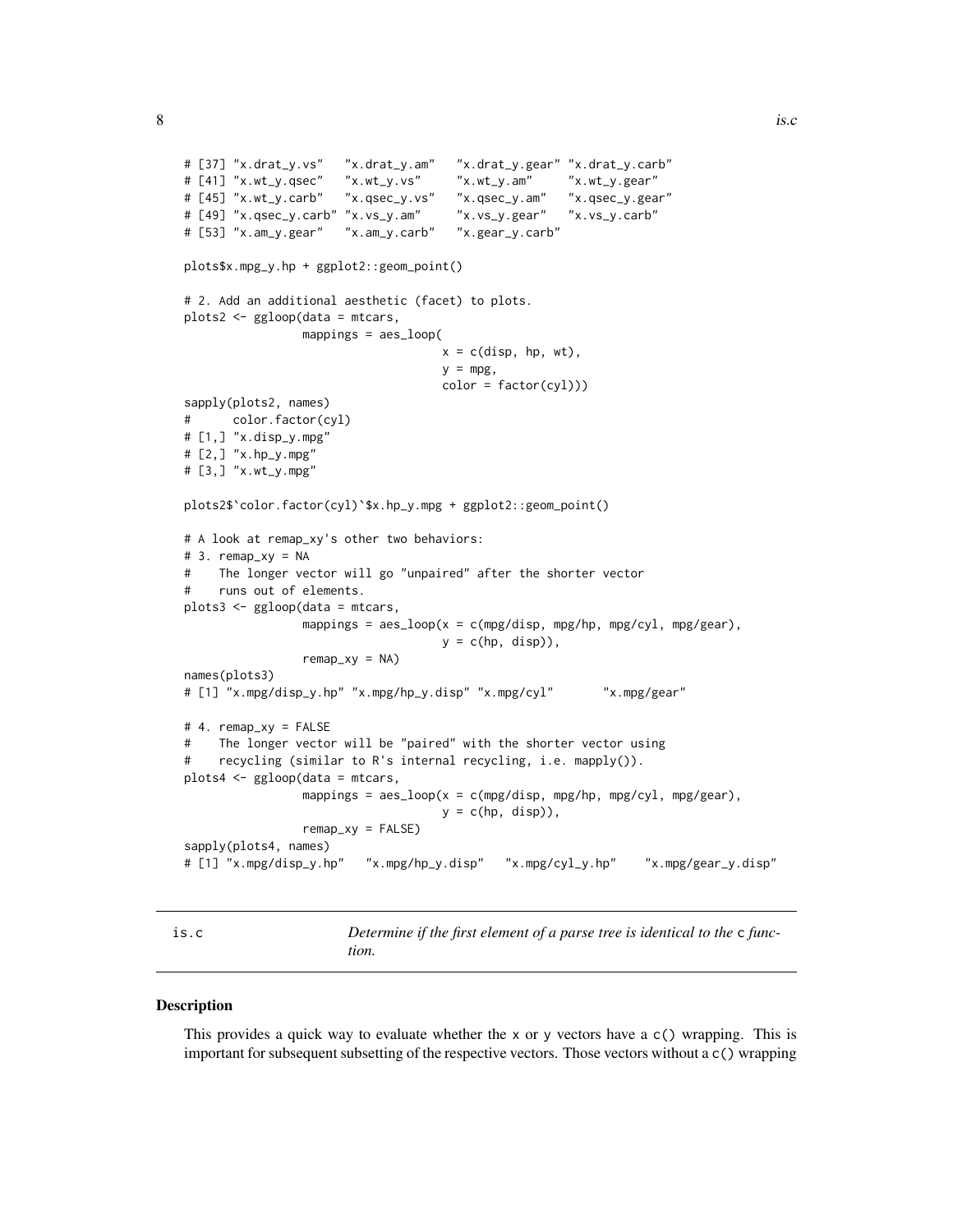#### <span id="page-8-0"></span>is.fun **9**9

will be wrapped by list(). Symbols are not passed to is.c() due to the subsetting of the first element of the parse-tree.

#### Usage

is.c(expr)

# Arguments

expr A parse tree generated by substitute().

is.fun *Is it a function?*

# Description

Attempts to decipher if a function other than c() has been supplied as input. Returns the position of the possible non-c functions in lst.

#### Usage

is.fun(lst)

# Arguments

lst A list of inputs wrapped in substitute() and coerced to a list using as.list().

is.op *Determine if an input uses an arithmetical operator (*/*,* +*,* -*,* \**,* ^*).*

# Description

Matches the arugment the ops string using grep. Any matches are subsequently noted and the unique list is returned.

# Usage

is.op(lst)

# Arguments

lst A list object to be tested.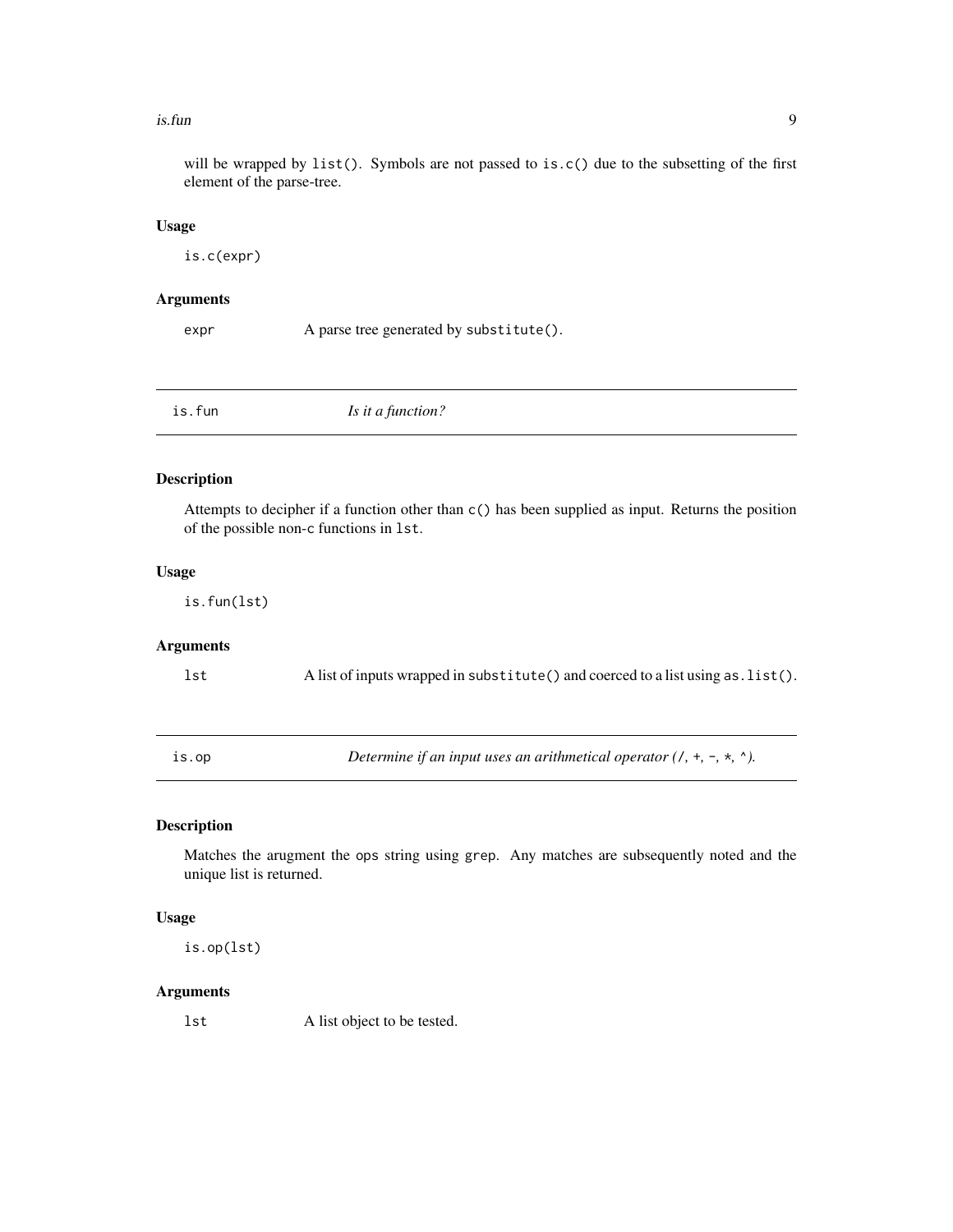<span id="page-9-0"></span>

Use this when needing to test explicitly if a value is FALSE.

# Usage

isFALSE(x)

## Arguments

x An object to be tested.

list.pos *Finds the position of a named list element within a list (with no recurssion).*

# Description

All elements in the input list must have a name for this function to give accurate positions. This function can accept a character vector and return the position of each name in the vector.

# Usage

list.pos(name, lst)

# Arguments

| name | A character vector. Ideally a character vector of length 1 (just one name); how-<br>ever it can accept a character vector of length greater than 1. The names in the |
|------|----------------------------------------------------------------------------------------------------------------------------------------------------------------------|
|      | character vector will be used as names (element headings) in the results vector.                                                                                     |
| lst  | A list with all elements named. If each element does not have a name then there<br>can be no garuantee to the accuracy of the results.                               |

# Details

Will return a character vector with names for each element corresponding to the names in the character vector given to the function.If a name is not present in the list then NA is returned.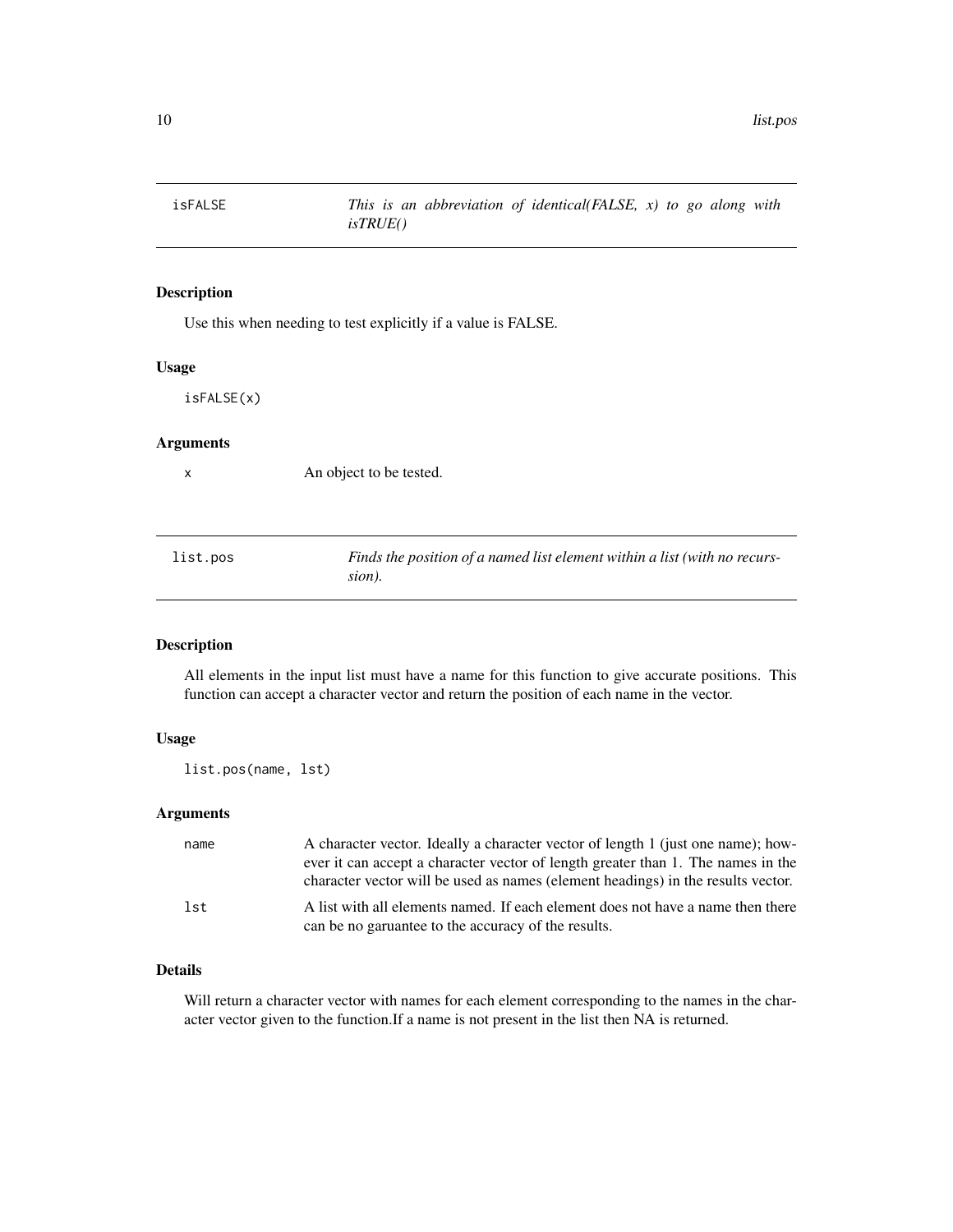<span id="page-10-0"></span>map\_aes *Loop through a list of grouped variables and assign class "uneval" to each element in the group.*

# Description

This is essentially aes() from ggplot2 placed inside of an lapply() loop. The function name is passed in an mapply() loop inside of aes\_loop() and aes\_loop2().

#### Usage

```
map_aes(lst)
```
# Arguments

lst A list of grouped variables to be assigned class uneval

messy\_eval *Reduce the amount of code by turning this sequence into a function.*

# Description

Reduce the amount of code by turning this sequence into a function.

# Usage

messy\_eval(expr, vars, names\_list)

# Arguments

| expr       | Lazy dots.                     |
|------------|--------------------------------|
| vars       | Variable names                 |
| names list | List of names built from vars. |

# Details

The bulk of this code was taken from the dply package.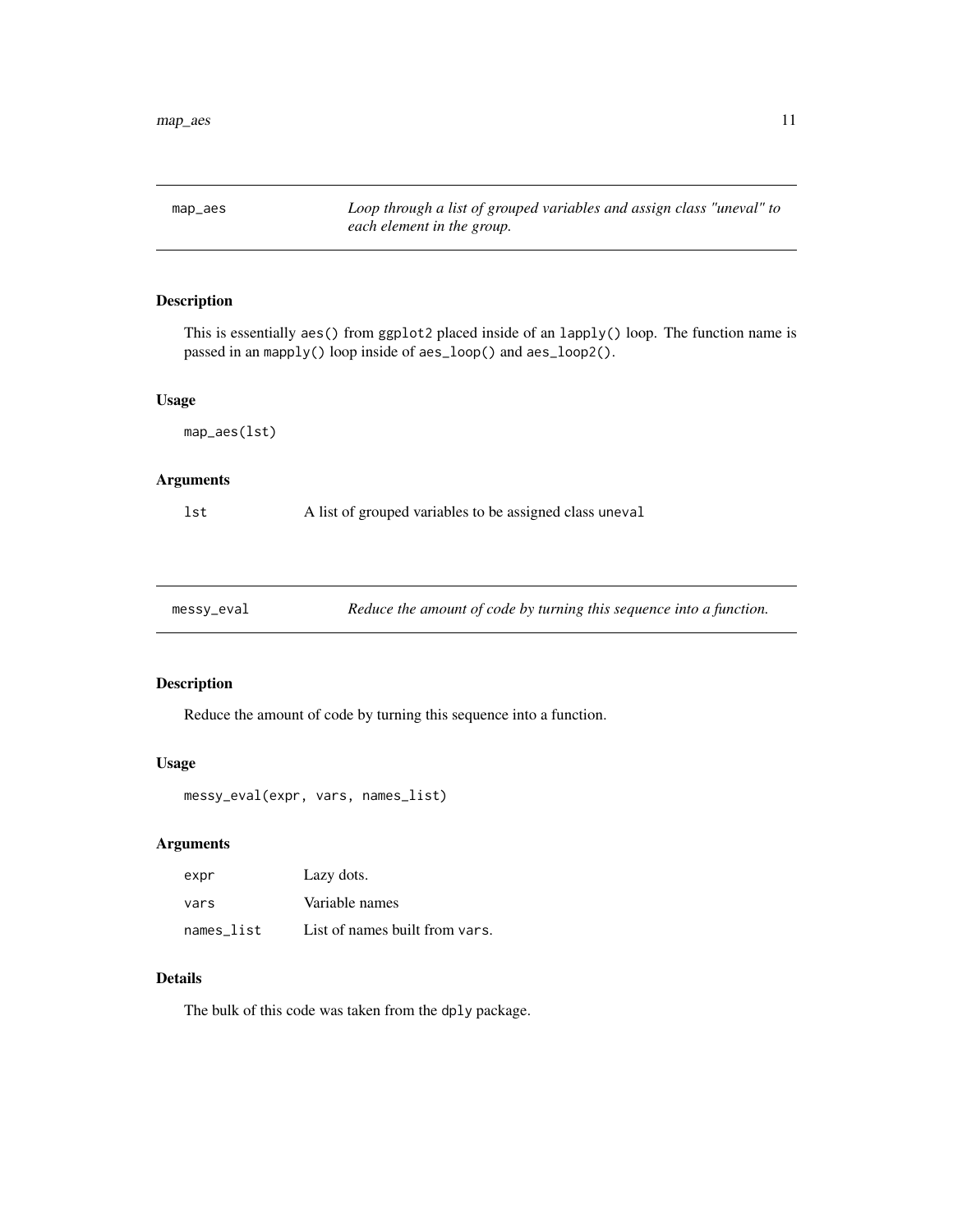<span id="page-11-0"></span>

Extract names for the first level of list components for the returned value of ggloop().

# Usage

name\_groups(lst, dots.vector)

# Arguments

| lst         | A list - specifically aes.raw.                                                 |
|-------------|--------------------------------------------------------------------------------|
| dots.vector | A vector corresponding to the position of the  arguments in the aes. raw list. |

| name_subgroups | Extract names for the second level of list components for the returned |
|----------------|------------------------------------------------------------------------|
|                | <i>value of ggloop().</i>                                              |

# Description

Extract names for the second level of list components for the returned value of ggloop().

# Usage

```
name_subgroups(lst, dots.vector)
```
# Arguments

| lst         | A list - specifically xy.                                                      |
|-------------|--------------------------------------------------------------------------------|
| dots.vector | A vector corresponding to the position of the  arguments in the aes. raw list. |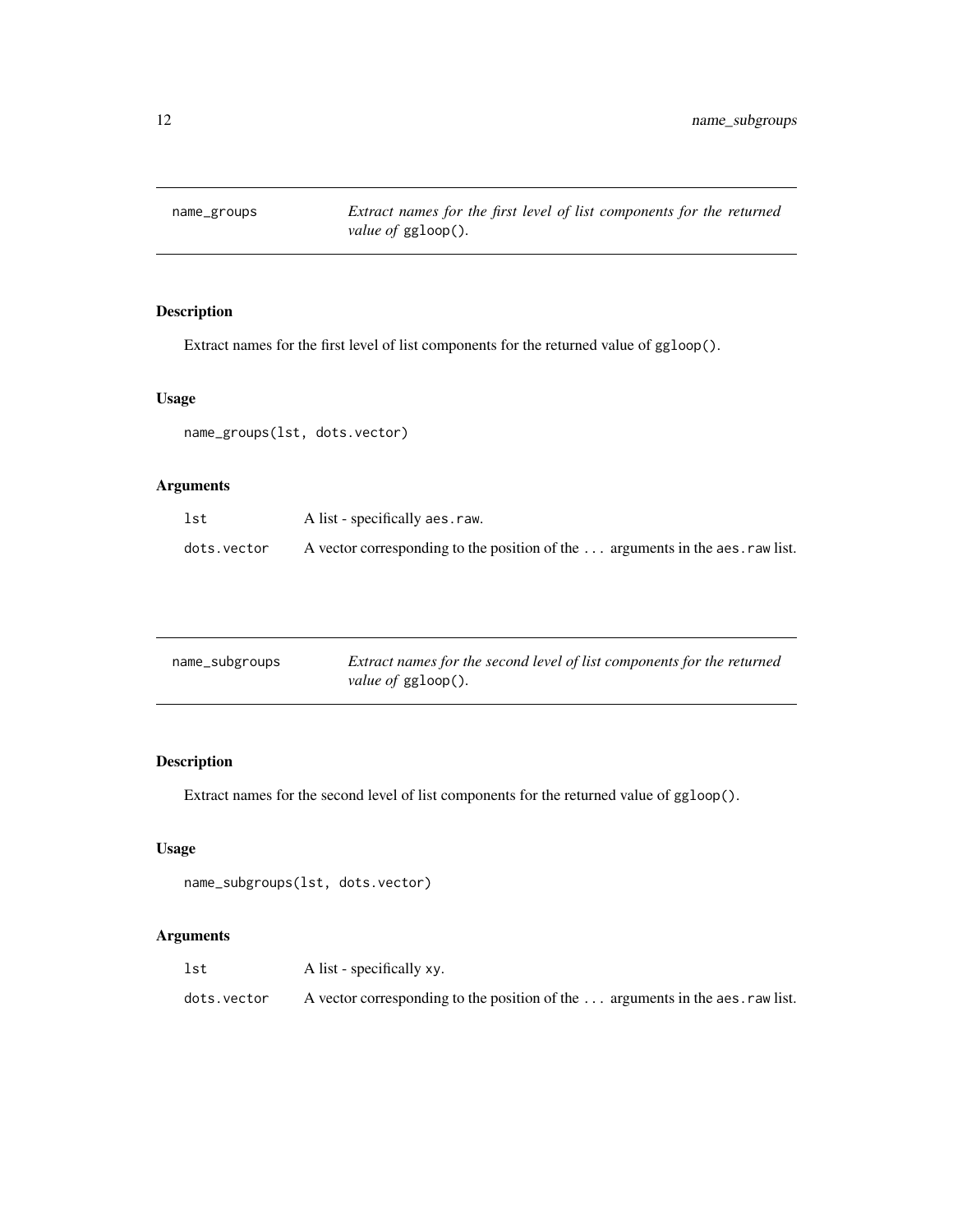<span id="page-12-0"></span>recycle.NA *A vector recycler using* NA*.*

# Description

Will recycle using NA rather than imitating R's internal recycling mechanism.

# Usage

```
recycle.NA(x, y)
```
# Arguments

x, y Vectors, of which the shorter will be recycled.

| recycle.vector | A vector recycler using the contents of the shorter vector to do the |
|----------------|----------------------------------------------------------------------|
|                | recycling.                                                           |

# Description

The shorter of the two vectors will be recycled. Imitates R's internal recycling mechanism.

# Usage

```
recycle.vector(x, y)
```
# Arguments

x, y Vectors, of which the shorter will be recycled.

| remap_xy_FALSE | Mimicks $R$ 's internal recycling mechanism for the shorter of the two |
|----------------|------------------------------------------------------------------------|
|                | <i>vectors.</i>                                                        |

# Description

The smallest of the two vectors (x or y) will be recycled in a manner similar to R's internal recycling mechanism.

# Usage

remap\_xy\_FALSE(lst)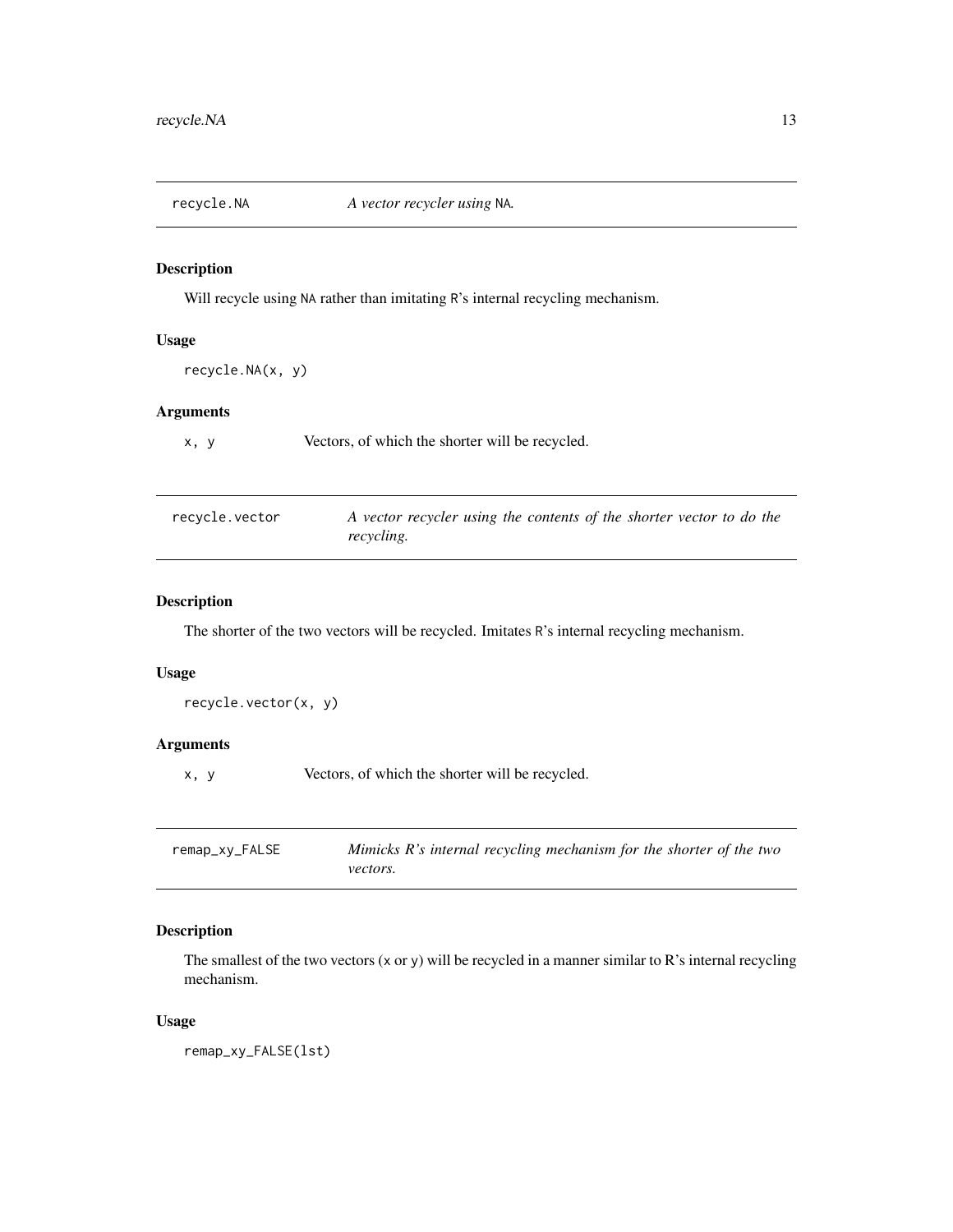#### <span id="page-13-0"></span>Arguments

| lst | A list. The list passe will be the raw list generated from calling aes_assign() |
|-----|---------------------------------------------------------------------------------|
|     | and is ran before a remap function for the any "dots" in the list.              |

remap\_xy\_NA *Attaches NA during recycling of the smaller of the two vectors.*

# Description

The smallest of the two vectors (x or y) will be recycled with NA instead of using the vector itself (similar to R's internal recycling mechanism).

# Usage

remap\_xy\_NA(lst)

# Arguments

lst A list. The list passe will be the raw list generated from calling aes\_assign() and is ran before a remap function for the any "dots" in the list.

| remap_xy_TRUE | Uses expand.grid() to create all possible combinations of xy pair- |
|---------------|--------------------------------------------------------------------|
|               | ings.                                                              |

#### Description

Matching duplicates (xy pairings that contain identical xy values) will be tossed, and unordered duplicate pairs (xy pairings which match another xy pair (i.e.  $(mpg, cyl) = (cyl, mpg))$ ) will be tossed.

# Usage

remap\_xy\_TRUE(lst)

# Arguments

lst A list. The list passe will be the raw list generated from calling aes\_assign() and is ran before a remap function for the any "dots" in the list.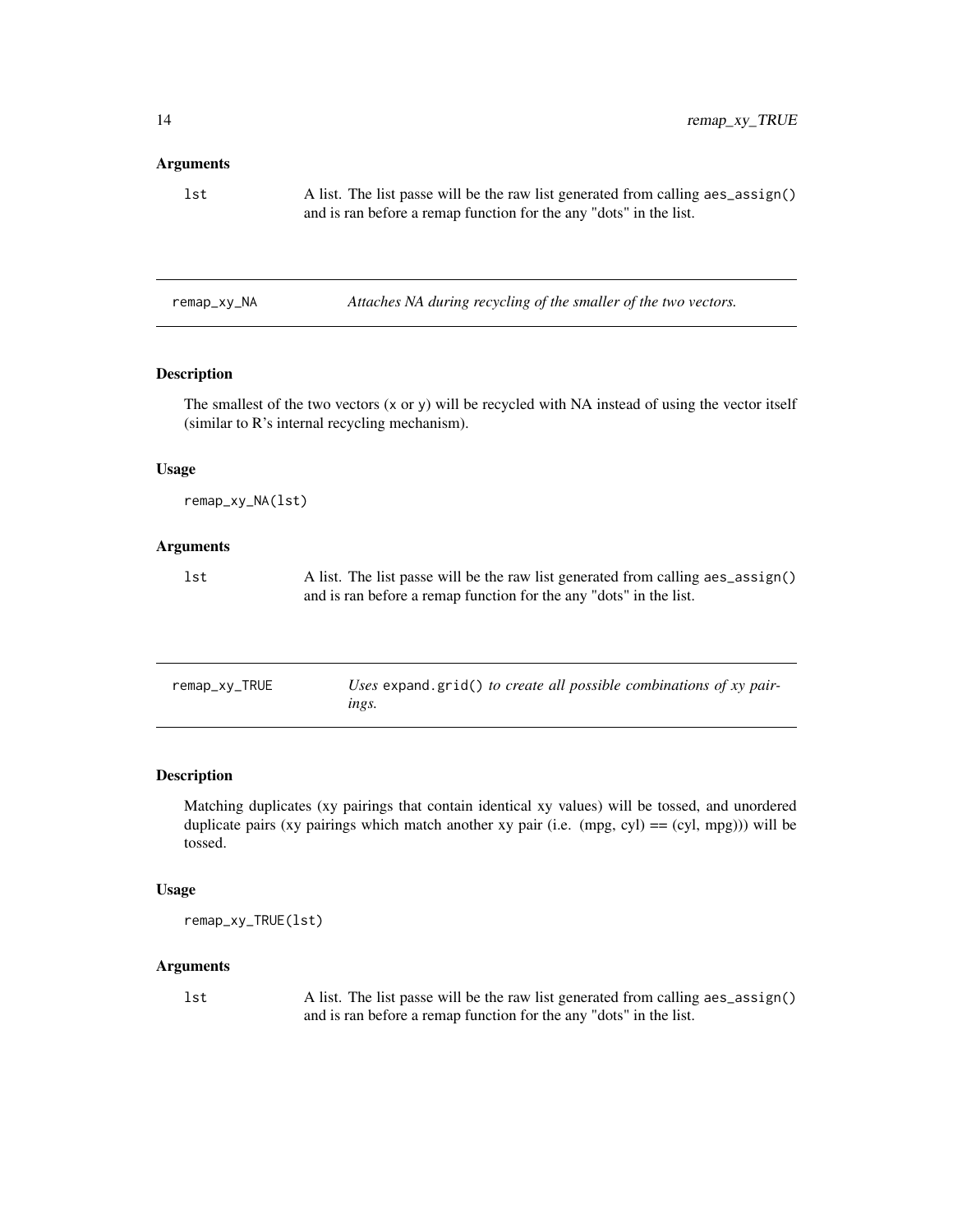<span id="page-14-0"></span>rm.gg2 *Remove* ggplot2 *style and stand-alone aesthetic arguments (i.e.* y*,* x:z*, etc).*

# Description

Expression aesthetics (variables wrapped in functions or using prefix/infix operators) need to be handled differently than just standalone variable aesthetics (i.e. mpg) or dplyr-like variable calls (i.e. mpg:hp).

# Usage

rm.gg2(expr)

#### Arguments

expr A parse tree generated by substitute(). If the tree is not wrapped by c() then it is advised to wrap x with list().

# Details

The reason it is advised wrap x in a list is due to the way x will be indexed/subsetted. The c function wrapping is assumed, so therefore the list wrapping is needed.

| what | Console function for determing: class, type, mode, and names of an |  |  |
|------|--------------------------------------------------------------------|--|--|
|      | obiect.                                                            |  |  |

# Description

Console function for determing: class, type, mode, and names of an object.

#### Usage

 $what(x, SIMPLIFY = TRUE)$ 

#### Arguments

|          | An object.                                                                          |
|----------|-------------------------------------------------------------------------------------|
| SIMPLIFY | Option to simplify result to a vector (deafult is TRUE). Result is a list if FALSE. |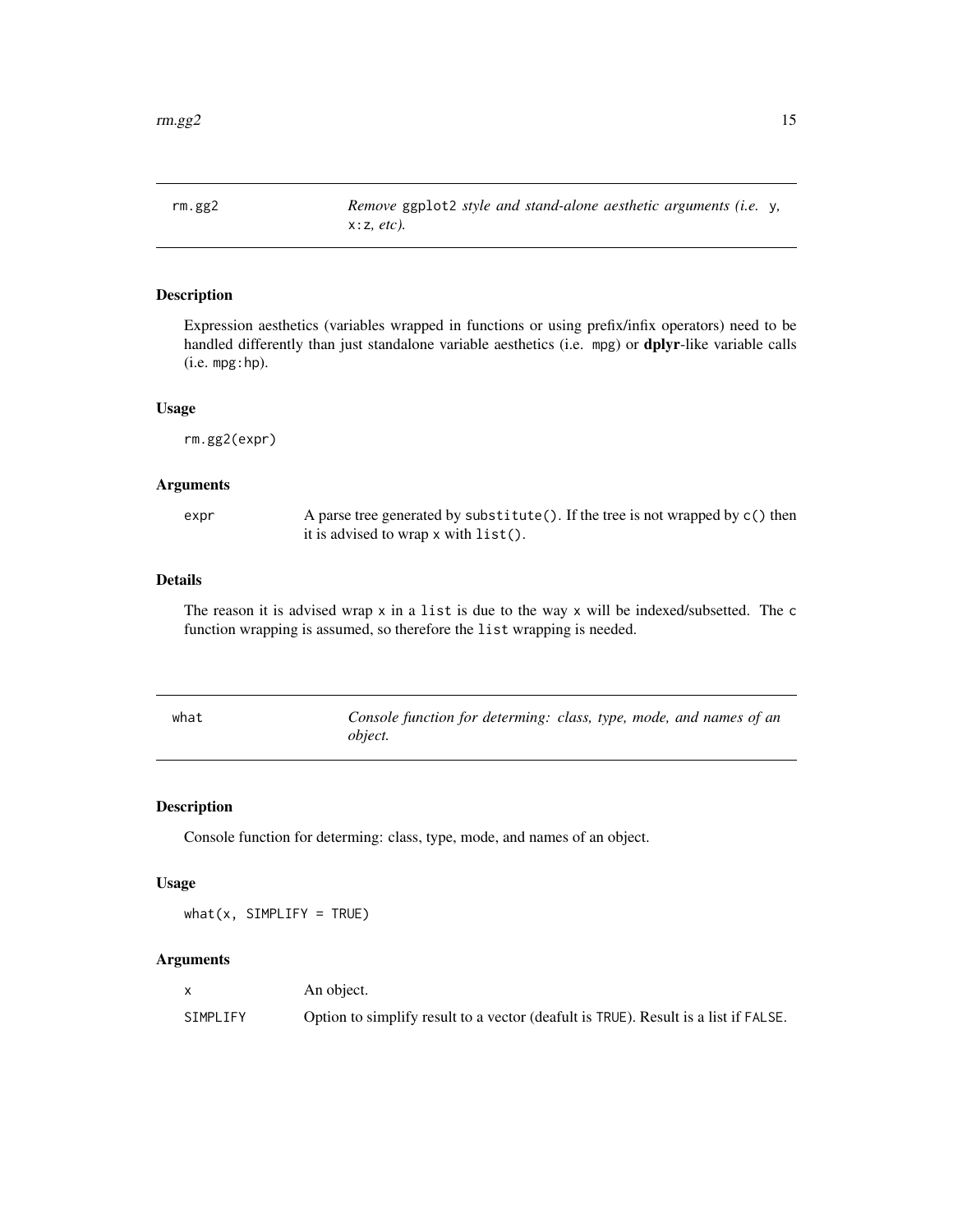<span id="page-15-0"></span>

The %L+% (L-plus) operator allows you to add components to a ggloop object - whether that object is a:

- nested list of ggplot plots
- list of ggplot plots
- single ggplot.

#### Usage

lhs %L+% rhs

#### Arguments

| lhs | Typically the returned object by ggloop(): either a nested list of ggplot objects<br>or a list of ggplot object, but can also be a single ggplot object. |
|-----|----------------------------------------------------------------------------------------------------------------------------------------------------------|
| rhs | A geom, stat, or other layer feature from the ggplot2 package.                                                                                           |

# Details

%L+% is a substitute for + and is used in the same fashion: to add geoms, stats, aesthetics, facets, and other features to ggplot object. The returned object from ggloop() is often a nested list of ggplot objects. However it is possible to use %L+% in place of where + would normally be used. This is due to the conditional statements present in %L+%'s structure.

# Examples

```
# Add component to entire list.
g \leftarrow ggloop(mtcars, aes\_loop(x = mp; hp, y = mp; hp))g <- g %L+% ggplot2::geom_point()
# Add component to a subset of a list
g2 \le-ggloop(mtcars, aes\_loop(x = disp:wt, y = disp:wt, color = c(cyl, gear)))g2$color.gear <- g2$color.gear %L+% ggplot2::geom_point()
g2$color.cyl[1:3] <- g2$color.cyl[1:3] %L+% ggplot2::geom_point()
g2$color.cyl$x.hp_y.drat <- g2$color.cyl$x.hp_y.drat %L+% ggplot2::geom_point()
```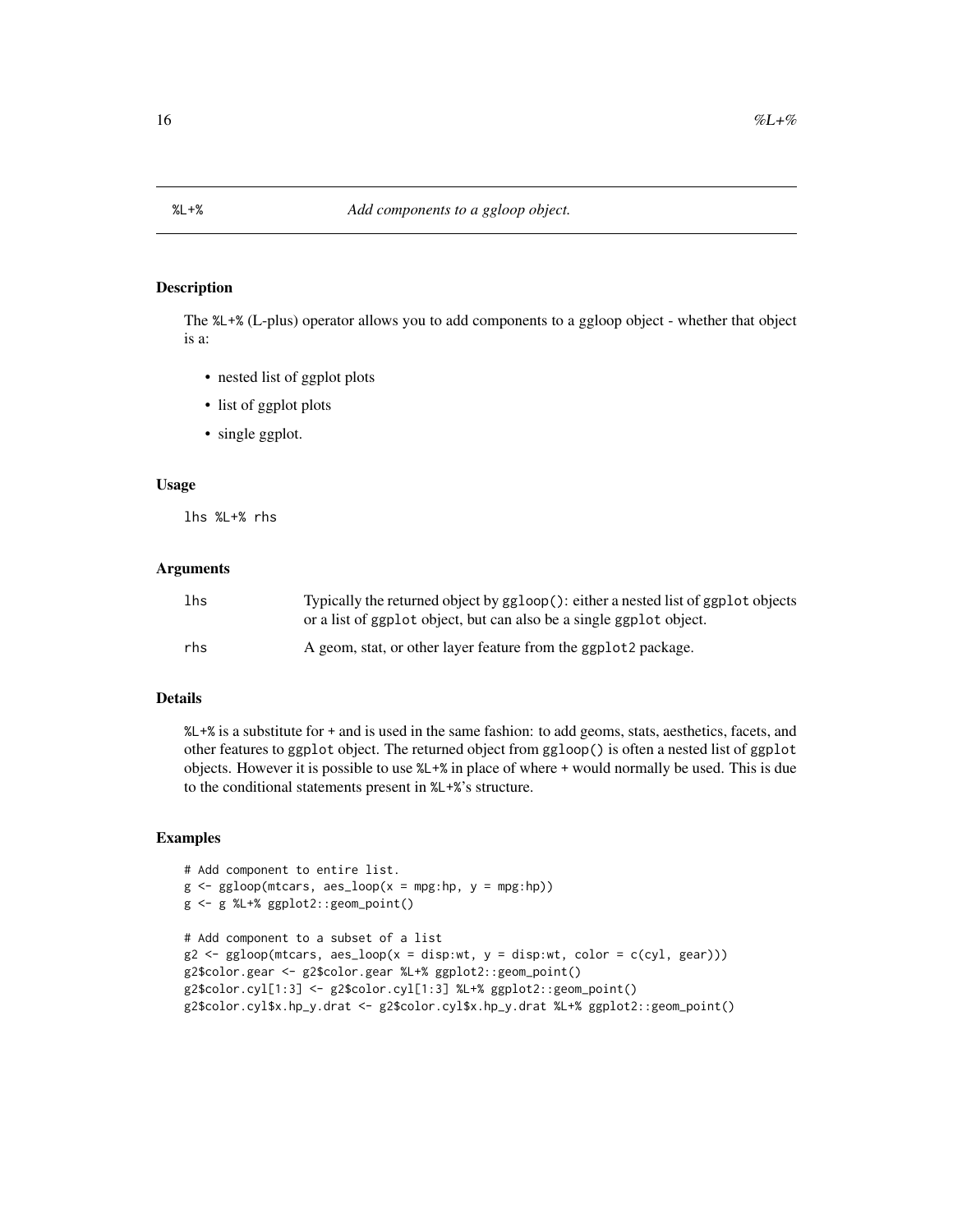<span id="page-16-0"></span>%M% *The modified combination of the modulus function (*%%*) and integer divisor function (*%/%*).*

# Description

The placement of the arguments (lhs and rhs) does not matter unlike the actual modulus function (%%) and integer divisor function (%/%)

# Usage

lhs %M% rhs

# Arguments

| 1 <sub>hs</sub> | A number (integer or numeric) |
|-----------------|-------------------------------|
| rhs             | A number (integer or numeric) |

| %R% | The replacement operator. Replaces the 1hs with rhs on the condition |
|-----|----------------------------------------------------------------------|
|     | <i>that</i> length(lhs) == FALSE ( <i>the length is</i> $\theta$ ).  |

# Description

The replacement operator. Replaces the lhs with rhs on the condition that length(lhs) == FALSE (the length is 0).

# Usage

lhs %R% rhs

# Arguments

| lhs | An object of any length.                        |
|-----|-------------------------------------------------|
| rhs | A replacement value if $length(1hs) == FALSE$ . |